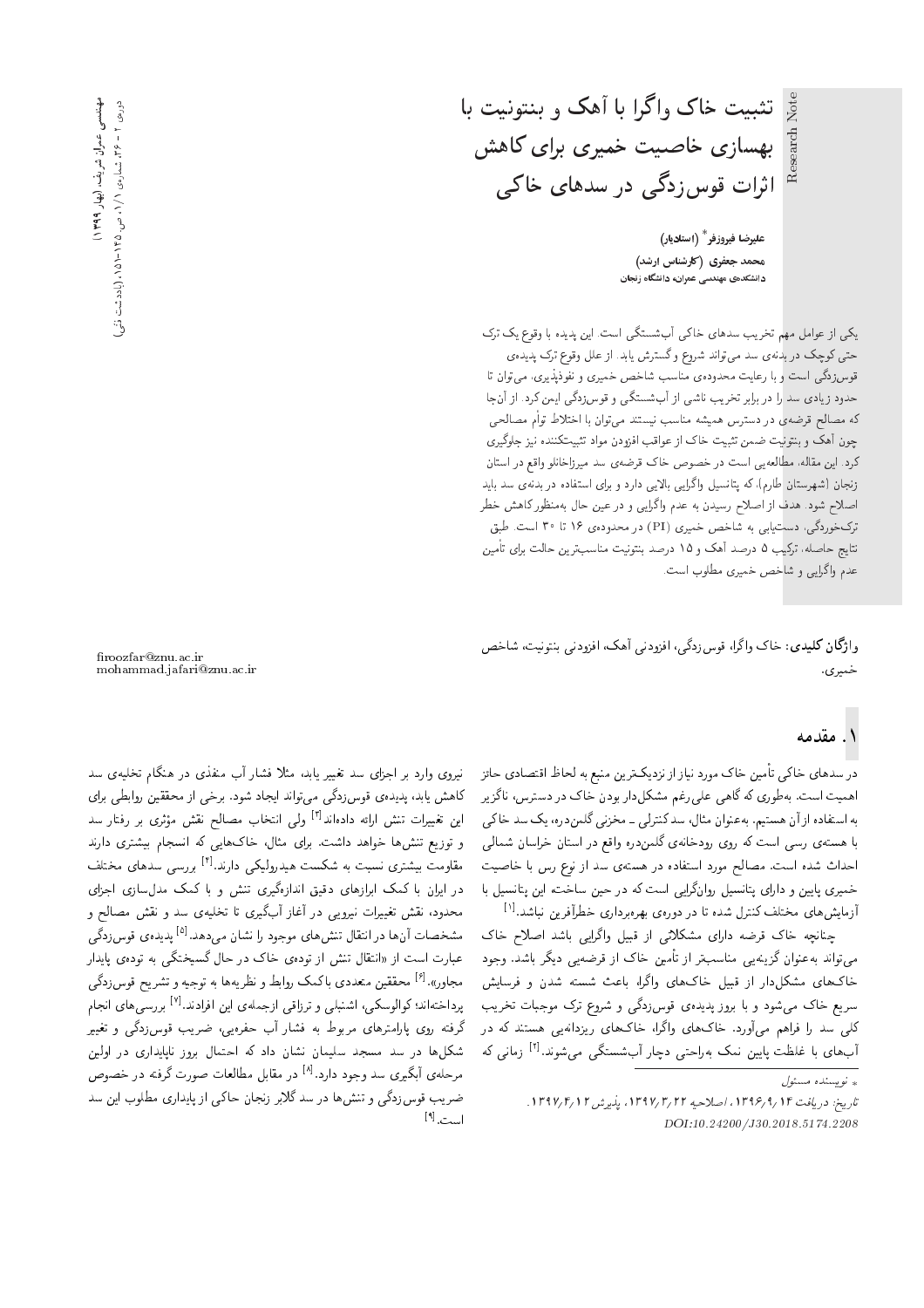درکنار روابط نظری و توجه به عوامل هندسی تأثیرگذار بر پدیدهی قوس(دگی، استفاده از مصالح مناسب در بخشهایی از سد که بهناچار ناهمگونی مصالحی دارند، یکی از راهکارهای مقابله با این پدیده است. حذف رفتار خمیری مصالح از محاسبات باعث برآورد بیش از میزان واقعی «قوسزدگی» می شود،<sup>[۱۰]</sup> چرا که خاصیت خمیری در خاک تأثیر بهسزایی در ممانعت از ترک دارد.

ناهمگون بودن مصالح هسته با شالوده و پوسته می تواند عامل مهمی در بروز پدیدهی قوسزدگی باشد. در فونداسیونهای شیبدار قوسزدگی می تواند در نواحی با تنش پایین رخ دهد. همچنین این نواحی مستعد شکست هیدرولیکی,اند؛<sup>[۱۱]</sup> در نواحی تحت خطر ترکخوردگی، بالا بودن خاصیت خمیری خاک می تواند تأثیری مناسب درکاهش احتمال قوس شدگی داشته باشد. بنابراین رعایت استاندارد ـ نظیر دانهبندی و حدود خمیری در انتخاب مصالح، ازجمله روش۵ای مناسب جلوگیری از تخریب سد است. دانهبندی مناسب خاک در هسته معمولاً عبارت است از CL، ML ،SM  $-$  ML ،SC  $-$  CL ، میزان نفوذپذیری مورد نیاز برای مصالح هسته  $^{[11]}$ ار <sup>۳ – ه</sup> ۱ × ۱ تا <sup>۱۰ – ه</sup> ۱ × ۱ متر بر ثانیه متغیر است.<sup>[۱۱]</sup>

در ناحیهی رس تماسی، برخی از مشخصات خمیری مطلوب رس عبارت است از: حد مایع (LL) مساوی یا بیشتر از ۲۵-۳۰ درصد، شاخص خمیری (PI) بزرگ تر یا مساوی ۱۲-۱۵ درصد، میزان ذرات ریز عبوری از الک °۲۰ بیشتر یا مساوی ۵۰ درصد، و نیز میزان ذرات رسی بزرگ تر یا مساوی ۲۰-۲۵ درصد.[۱۲] محدوده، مناسب شاخص خمیری برای مقابله با پدیدهی قوس زدگی ۱۶ الی ۳۰  $\left[\mathbf{M}\right]$  .  $\mathbf{L}_{\text{max}}$ 

هدف این پژوهش، تثبیت خاک واگرا با آهک بهمنظور استفاده در هستهی سدهای خاکی است، با در نظرگرفتن این مطلب که آهک باعث کاهش خاصیت خمیری خاک خواهد شد.کاهش خاصیت خمیری میتواند مقاومت خاک در برابر ترک و قوس شدگی را کاهش دهد و نهایتاً احتمال وقوع پدیدهی قوس زدگی درصورت استفاده از خاک مورد نظر در هسته و ناحیهی تماسی فونداسیون و هسته وجود خواهد داشت. بدین منظور علاوه بر تثبیت واگرایی، خاصیت خمیری خاک نیز اصلاح می شود زیرا خاصیت خمیری مناسب نقش مهمی در جلوگیری از عواقب یدیدهی قوسزدگی (ایجاد ترک) دارد.

نمونهيي از خاک هاي رسي واگراكه پتانسيل واگرايي بالايي دارند به عنوان مصالح پایه در این تحقیق مورد آزمایش قرار مهگیرد. با شناسایی نوع خاک و ردهبندی آن، أزمونهاي تعيين واگرايي شامل پينهول، أبسنجي (هيدرومتري) دوگانه، شيميايي و کرامب انجام می پذیرد. آهک به عنوان مادهی شیمیایی پیشنهادی برای تثبیت واگرایی و بنتونیت برای بهبود خواص خمیری انتخاب میشود. با افزودن آهک واگرایی اصلاح شده، و بهبود خاصیت خمیری با افزودنی بنتونیت جبران میشود. چرخهی افزودن آهک و بنتونیت تا تأمین اهداف مورد نظر ادامه مییابد و در نهایت نمونهی بهینه انتخاب می شود.

#### ٢. مصالح مورد استفاده ٠١.٢. خاک

خاک واگرای مورد استفاده در پژوهش حاضر، از منابع قرضهی سد «میرزاخانلو» تهیه شده است. محل احداث این سد در فاصلهی ۷۷ کیلومتری شهر زنجان و در شهر درام از توابع شهرستان طارم استان زنجان قرار دارد. وزن مخصوص دانههای خاک (Gs) بر اساس استاندارد ۲٫۶۴ ASTM DA۵۴ تعیین شد و طبق نتایج



شکل ۱. منحنی دانهبندی نمونهی خاک اصلاح نشده بر اساس استاندارد  $ASTM - D$  from

جدول ۱. مشخصات شیمیایی افزودنیها (مشخصات بنتونیت از کارخانهی پودر اراک و مشخصات آهک از کارخانهی آهک لرستان).

| بنتونيت                  | آهک                            | مشخصات                         |
|--------------------------|--------------------------------|--------------------------------|
| $\Delta \Delta/T \Delta$ | ۱٬۱۵                           | SiO <sub>r</sub>               |
| ۷۴٫۰۷                    | ۳۶،                            | Al <sub>r</sub> O <sub>r</sub> |
| ۲,۷۹                     | 。ハ                             | $\rm{Fe}_7O_7$                 |
| ۹ ۱٫۰                    | ۵۶٬۶۸                          | CaO                            |
| ۲٫۹۱                     | ◦ / ◦ 人                        | $\text{Na}_7\text{O}$          |
| ۰٫۲۱                     | $\cdot$ , $\cdot$ $\mathsf{r}$ | $K_{\mathbf{r}}$ O             |
| ۳٬۸۶                     | ۱٬۳۵                           | MgO                            |
| ۲۰٫۲                     | ۳۹٬۹۲                          | سایر موارد                     |

حاصل از آبسنجي (ASTM D۴۲۲)، دانهبندي اين خاک مطابق شکل ١ ارائه می شود. همچنین بر اساس روش طبقهبندی متحده، این خاک از نوع رس با خاصیت خميري بالا (CH) است.

#### ٢.٢. آهک

آهک مورد استفاده در این پروژه با کیفیت هیدراتهی بالا و تولید شده توسط شرکت آهک لرستان است که در جدول ۱ مشخصات آن ثبت شده است.

#### ٣.٢. ينتونيت

بنتونیت مورد استفاده در این پژوهش از نوع سدیمی است که از کارخانهی پودر اراک تهیه شده است؛ مشخصات شیمیایی این ماده در جدول ۱ و مشخصات فیزیکی آن در جدول ۲ ارائه شده است.

#### ٣. آماده کردن نمونهها

ابتدا خاک حمل شده به آزمایشگاه در دمای اتاق پهن وکاملاً خشک می شود. چون خاک بهصورت کلوخه در آمده بود، آن را با چکش لاستیکی میکوبند تا از آسیب رسیدن به بافت خاک جلوگیری شود. مطالعات نشان داده که اگر خاک لایهی رسی متراکم قبل از کوبیده شدن توسط غلتک، از الک نمرهی چهار (۴٫۷۵ میلیمتر)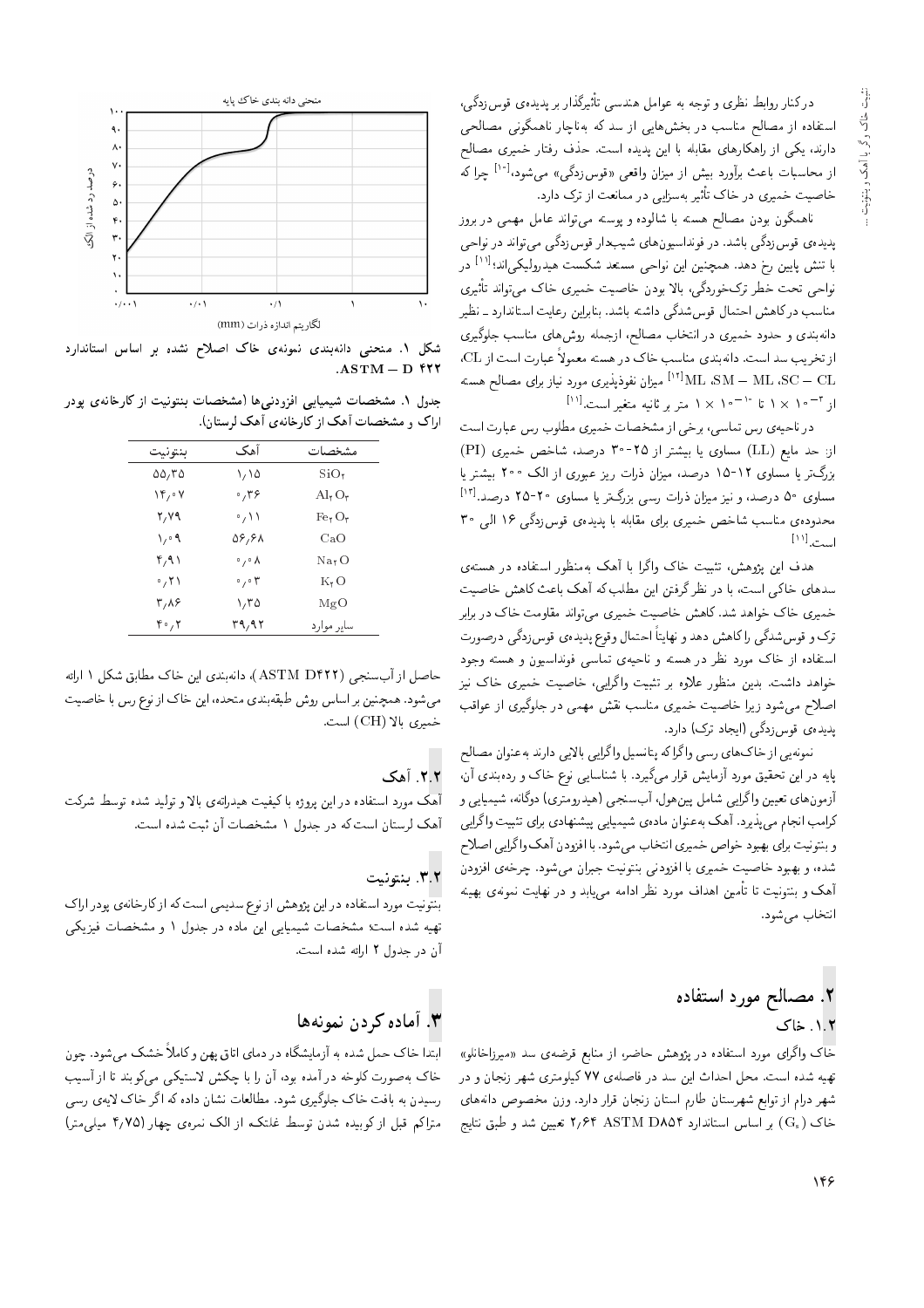حدول ۲. مشخصیات فیزیکی بنتونیت مورد استفاده (اخذ شده از کارخانهی بودر ارا ک).

| مقادير (٪)    | مشخصات                   |
|---------------|--------------------------|
| $110 - 100$   | قابليت جذب آب            |
| بیش از ۷۵     | درصد کانبی مونت موریونیت |
| $rr \cdot$    | حد رواني                 |
| $\mathcal{L}$ | حد خمیری                 |
| 99,00         | ذرات عبوري از الک ۲۰۰    |
|               |                          |

عبور داده شود، شرایط تراکم بهتری بر آن حاکم خواهد شد زیرا چنین خاکی کلوخهی کم تری دارد.<sup>[۱۱]</sup> لذا در این پژوهش نیزازالک نمره ۴ استفاده شد. در ساخت نمونه ها<br>بارگیمان می باشد و این با به بار زایم برای آزمایس@ای محتلف، آبتدا حاف به میزان لازم از آلاف مربوط به استاندارد آن<br>آبتا به این است است از این است است گیرانام به به سبق این این ازمایس عبور داده سد (ازمایس حدود آبرین: الک نمره ۱۰۱ ازمایس پین هول و<br>آ آب سنجي مضاعف: الك شماره ١٠). براي اين كه مخلوط هاي خاك و افزودني ها در تمامی آزمایش ها یکنواخت باشد، از هر مخلوط به مقدار مورد نیاز برای تمامی آزمایش های پیش بینی شده تهیه شد. نمونههای ساخته شده با خاک خالص به مدت ۲۴ ساعت و خاک مخلوط شده با درصدهای مختلف افزودنی ها (متراکم شده در درصد رطوبت بهینه) به مدت ۷ روز درکیسههای پلاستیکی دربسته نگهداری شد و يس از آن أزمايش هاى مختلف روى أنها انجام گرفت.

با توجه به این که کدشت زمان باعث تعییر تاتیر مواد افزودنی بر خاک است و<br>-نیز با نوجه به محدودیت زمان انجام پژوهس، زمان عمل اوری به عنوان زمانی موتر بر<br>تعلیم شدت مسلمان ۷۰۰۷ - انتخاب مسلم نتايج خروجي معادل ٧ روز انتخاب مي شود.

درصد وزني انتخابي أهك و بنتونيت در تثبيت نمونهها بسيار حائز اهميت است. OQ=wt u}= xrtHR= &CU= QF wt ly; w TQ l=N Vvm =w s=Hv= Q@ |irDNt pt=wa - می نوان به میزان رس اساره درد. آ در میزان رس از حد معینی نم در باسد، وانسس ها<br>اساسیت میزان انجام نمیشود؛ به همین علت وجود رس کافی برای انجام واکنش لازم است.<sup>[۱۲]</sup><br>- مارگزی باید میانا های مساحات است. می توان گفت باید حداقل ٢٥ درصد از دانههای خاک کوچک تر از ٧٥ ° / ° میلی متر باشد تا تثبیت با آهک ثمر دهد.<sup>[۱۵]</sup> همچنین میزان PH محیط مهم است، بهطوری<br>کر این میزان مقبل PH ایران میلاد و میزان به باران ایران ایران که باید حداقل مقدار PH از ۱۲٫۴ بیشتر باشد تا باعث انجام واکنش بین آهک و رس شود.<sup>[۱۶]</sup> نوع و غلظت کاتیون های موجود در محیط و نوع کانی رسی نیز<br>ا اهمیت دارد.<sup>[۱۷]</sup> اگر میزان آهک از حد بهینه بیشتر باشد، مقداری آهک مصرف <sub>اهم</sub>یب دارد.<br>.. سده در محیط وجود حواهد داست به باعث تاهس مقاومت حات سبیت سده با<br>آحکم میدادا استادانیست و بسینمای با میدانیم از کو با ره آهک میشود.<sup>[۱۸]</sup> مقدار افزودنی بنتونیت در خاکهای ریزدانه کمتر از ۶ درصد و<br>منابع باید میدانید که باید ۱۸ و ۱۸ در خاک های درشتدانه کمتر از ۱۵ درصد توصیه می شود.<sup>[۱۶]</sup> انتخاب درصدهای<br>برگر سال گرد سال برگرین نفسی ترکیبی باید بهگونهیی باشد که نفوذپذیری نیز در محدودهی قابل قبول سد قرار گیرد. بنتونیت باعث کاهش ضریب نفوذپذیری می شود.<sup>[۱۰</sup><sup>٬۱۹]</sup><br>- پایه با کرمیسی بود : ن

تاثیر اهک بر نفوذپذیری متغیر است به طوری که برخی محققین کاهش<br>: ۱۲۸٬۱۸۱۹ - میره از این تصالح این کو این ۲۴٬۲۲۱ - ۱۰ س نفوذپذیری<sup>[۲۲٫۲۱۱۹]</sup> و برخی دیگر افزایش آن راگزارش کردهاند.<sup>[۲۳٫۲۱۳]</sup> در جدول ۳<br>با مساله به طور خلاصه تركيب نمونه هاي ساخته شده ارائه شده است؛ در اين جدول S نشا نگر  $\mathbb L$  خاک رس،  $\mathbb L$  نشانگر آهک و  $\mathbb B$  نشانگر بنتونیت است.

### ۴. آزمایش ها

بررسی واگرایی خاک با استفاده از انجام أزمایش های پین هول و أبسنجی دوگانه، شیمیایی و کرامب صورت میپذیرد. برای تعیین مشخصات پلاستیک خاک از

| جدول ٣. مشخصات نمونههای أزمایشگاهی. |  |  |  |
|-------------------------------------|--|--|--|
|-------------------------------------|--|--|--|

| در صد   | درصد آهک | نام ترکیب                                   |
|---------|----------|---------------------------------------------|
| بنتوبيت |          |                                             |
| $\circ$ | ۰        | S                                           |
| $\circ$ | ۰,۶      | $S + \lambda \cdot / 2L$                    |
| $\circ$ | ١        | $S + \lambda \setminus L$                   |
| $\circ$ | ۰٬۵      | $S + \lambda/\lambda L$                     |
| ٣       | ۰٬۵      | $S + \lambda/\lambda L + \lambda r B$       |
| ۵       | ٣        | $S + \lambda T L + \lambda S B$             |
| ه ۱     | ٣        | $S + \lambda T L + \lambda V$ B             |
| ١٠      | ۵        | $S + \lambda \delta L + \lambda \delta B$   |
| ۱۵      | ۵        | $S + \lambda \delta L + \lambda \delta B$   |
| ۲۰      | ۵        | $S + \lambda \delta L + \lambda \delta R$ B |

جدول ۴. نتایج ارزیابی پتانسیل واگرایی خاک پایه از آزمایش آبسنجی دوگانه و يين هول.

| نتایج أزمایش پینهول روی خاک اصلاح نشده (روش C)                                                      |                                 |                                     |                   |  |  |
|-----------------------------------------------------------------------------------------------------|---------------------------------|-------------------------------------|-------------------|--|--|
| قطر سوراخ<br>انتهای<br>آزمايش<br>(میلی متر)                                                         | تیرگی آب<br>در انتهای<br>آزمايش | مدت<br>آزمایش هد<br>مشخص<br>(دقيقه) | هد آب<br>میلی متر |  |  |
| $\lambda/\lambda$                                                                                   | كدر                             | $\lambda$                           | ۵۰                |  |  |
|                                                                                                     | ASTM D۴۶۴۷: کلاس D (واگرا)      |                                     |                   |  |  |
| نتایج أزمایش أبسنجی دوگانه روی خاک اصلاح نشده                                                       |                                 |                                     |                   |  |  |
| درصد ریزتر از ۰٫۰۰۵<br>درصد ریزتر از ۰٫۰۰۵<br>میلی متر<br>میلی متر (آبسنجی ساده)<br>(أبسنجي دوگانه) |                                 |                                     |                   |  |  |
|                                                                                                     | 7.797<br>7.85,98                |                                     |                   |  |  |
| ۵۵٪ = ۲۴/۲۱ ÷ ۳۴/۹۶ × ۱۰۰ = درصد واگرایی                                                            |                                 |                                     |                   |  |  |
| ASTM D۴۲۲۱ : پتانسیل واگرایی بالا                                                                   |                                 |                                     |                   |  |  |
|                                                                                                     |                                 |                                     |                   |  |  |

آزمایش حدود اتربرگ طبق استاندارد ASTM D۴۳۱۸ استفاده می شود. از آزمایش نفوذیذیری با بار متغیر نیز برای تعیین نفوذیذیری و از آزمایش تراکم به روش پراکتور استاندارد طبق روش ASTM D۶۹۸ برای تعیین درصد رطوبت بهینه و بیشترین وزن مخصوص خشک استفاده می شود.

#### ۱.۴. بورسے <sub>،</sub> واگرایے

بررسی های صورت گرفته روی خاک پایهی مورد استفاده در آزمایش های این پژوهش بیانگر یتانسیل بالای واگرایی این خاک است. نتایج آزمایش های آبسنجی دوگانه و پین هول انجام یافته روی خاک یایه در جدول ۴ ارائه شده است.

۱.۱.۴. <mark>آزمایش پین۵ول (ASTM D۴۶۴۷)</mark><br>این آزمایش با افزودن آهک بهمنظور بهبود واگرایی آغاز می شود. نمونهها با افزایش این آزمایس با افزودن آهف به منظور بهبود وا درایی آغاز می سود. تمونه ها با آفزایس<br>م ly; OYQOu}=Q@=v@ w OvQ=O Q=Qk |}=Qo =w |xOwOLt QO u=vJty ly; OYQO 0 6 افزوده می شود. با افزودن ۱٫۶ درصد آهک واگرایی خاک به طور کامل رفع نشده است؛ بنابراین میزان آهک افزوده می شود و با مشاهدهی رفع مشکل واگرایی در ۱٫۵ درصد أهک، طبق نتایج أزمایش حدود اتربرگ شاخص خمیری مخلوط خاک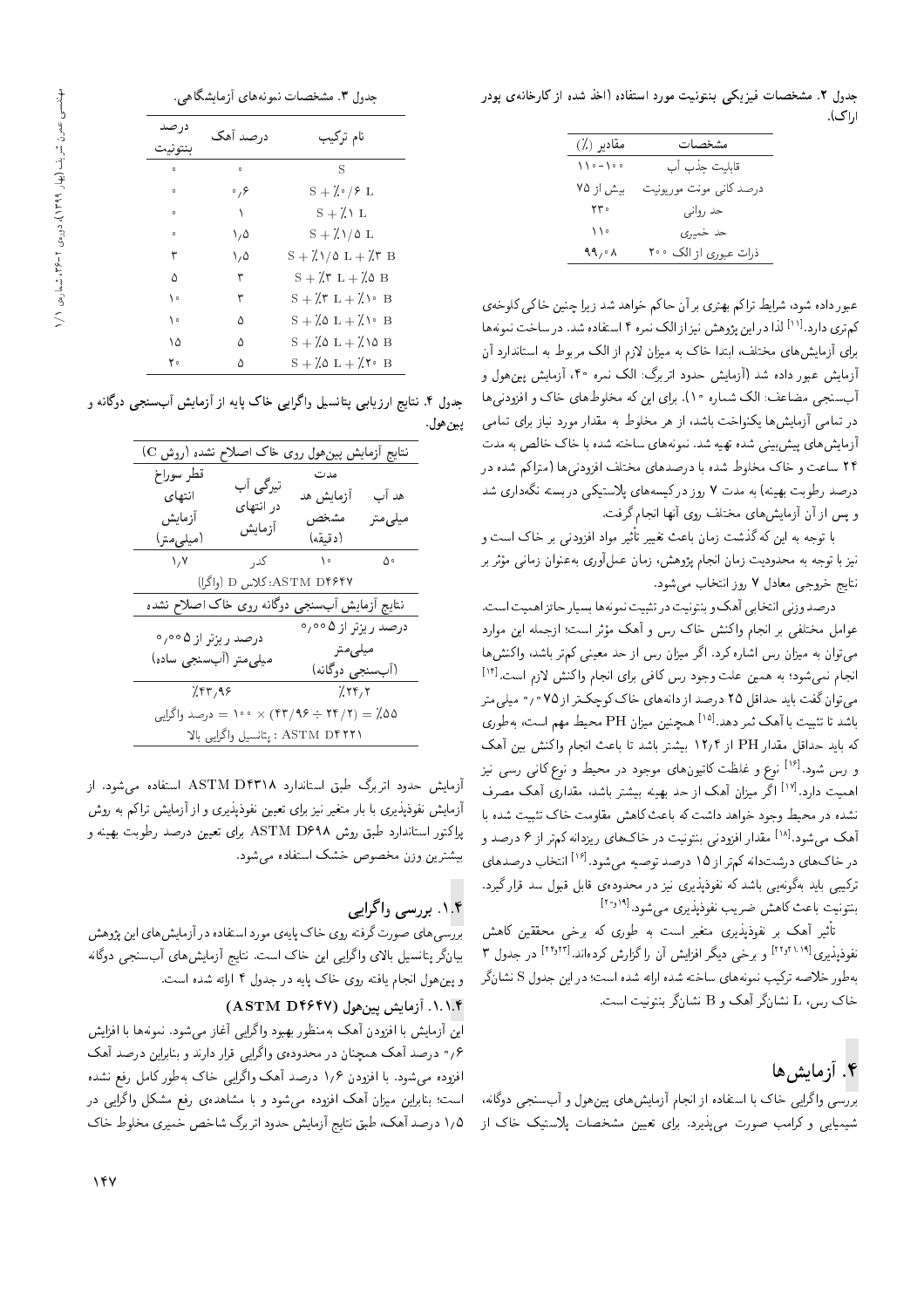و آهک کاهش یافته و در محدودهی قابل قبول قرار ندارد. بر این اساس، آزمایش<br>روی نمونههای با افزودنی ترکیبی آهک و بنتونیت انجام می,شود. با افزودن آهک روی نمونه های با افزودنی ترتیبی آهف و بسوییت آنجام می سود. با افزودن آهف<br>ماسکند: اگرات اسلاسی سأهلو سبيب وأكرايي هستيم أما با افزودن بسوتيب با هذف أفزايس سأحص حميرى،<br>المصدر المصدر المصدر المصري المصري الصحيح المصدر المصدر المصدر أنّه م \* به علت نوع بنتونيت (سديمدار) واكرايي دوباره بروز مي يابد و بنابراين مجددا اهک<br>المصدر المصدر برای سبیب افزوده می سود. در نهایت ،رئیب همزمان ۵ درصد اهت و ۱۵ درصد<br>مسیح افزوده می اگرانست و برای مسیح بسوییت باعث نیست وآدرایی سده و ساحص حمیری نیز در محدودهی مناسب قرار<br>ج میگیرد.<br>در بنتونیت سدیمدارکه نوعی رس ازگروه مونتموریلونیت است، بین واحدهای

در بسوییت سدیم دار نه نوعی رس از دروه مونت موزیدوییت است، بین واحدهای<br>ا ساختاری یون سدیم و در بنتونیت کلسیمدار، یون کلسیم قرار میگیرد.<sup>[۲۰]</sup> یون کلسیم<br>ا این بنتونیت به دلیل داشتن دو بارِ مثبت می تواند با هر دو سمت واحدهای ساختاری<br>تاریخچه ایجا با مصنوع که مصنوع و مصنوع |=Q=O xm Q=Os}OU C}vwDv@ =@ xU}=kt QO '?}DQD u}O@ w Ovm Q=QkQ@ \=@DQ= C}vwDv@ یوں سدیم تک طرفیتی است ۔ می تواند از وا ترایبی بیستر حین نما س با آب جنوبیری<br>مسلمات امکان مسلمات میں مطلب اس اس اس اس اس اس اس اس ایران درده یا آن را داهس دهد. بسوییت سدیمدار در مقایسه با بسوییت نسیبمدار از تارایی<br>مسائل از این استاد آزاد از سویستان سازمان از این مسیح دارای این <sup>[۲۵]</sup> در تحقیق حاضر هدف برطرف کردن مشکل واگرایی<br>ا "CU= Q=OQwNQ@ |QDy@ خاک با دمک اهک بوده است بنابراین تاتیر بنتونیت بهطور مستقیم مورد بررسی<br>--ا بگرن با به سویست بودن بن این اهدا قرار نگرفته است. با وجود تثبیت شدن خاک با ۱٫۵ درصد آهک، افزودن بنتونیت<br>برای بهبود شاخص خمیری به دلیل ساختار سدیمی آن، باعث واگرایی مجدد نمونه می شود. در نهایت ترکیب ۵ درصد آهک با ۱۵ درصد بنتونیت به عنوان میزان بهینه می سود. در نهایت برنیب تا درصد آهف با ۱۵ درصد بسوییت به عبوان میزان بهیئه<br>اسما میدان است و است و است و تاریخ است که است اگرام میزان که است و است و است و است و است و است و است و است و ا انبخاب سد. با افزودن ° ۱ درصد بسونیت ساهد وآدرایی حاک در آزمایس پینهول<br>. هستيم.

#### ۲.۱.۴. آزمایش آبسنجی دوگانه (ASTM D۴۲۲۱)

واکنش تبادل کاتیونی با افزودن آهک به نمونهی خاک شروع و ضمن کاهش شاخص خمیری موجب فولکوله شدن ذرات میشود.<sup>[۱۷]</sup> لذا درصد ذرات ریزکاهش می یابد<br>مصدر است و در نتیجه، با توجه به معیار درصد واگرایی که نسبت درصد ذرات ریزتر از ۰٫۰۰۵<br>میلم.متر را در دوحالت با مادهی براکندهساز و بدون آن را بیان میکند، کاهش درصد مید<sub>ی</sub> متر را در دوخالب با ماده ی پرانندهساز و بدون آن را بیان می دند، ناهس درصد<br>اگرا Vy=m =@ ly; QDW}@ uOQm xi=[= "CU= xv=owO |HvU?; V}=tR; QO |}=Qo =w شاخص خمیری موجب کم تر شدن درصد واگرایی میشود، بهنحوی که با افزایش<br>آهک بیشتر از ۱٫۵ درصد وزن خشک خاک، واگرایی به صفر همگرا می,شود. با اهف بيستر از 1/4 درصد وزن حسف حاف، وأدرايي به صفر همدرا مي سود. با<br>-نوجه به داهس ساحص حمیری و در راستای جبران آن، بسوییت به محلوط اصافه<br>محمد است می شود که با توجه به سدیمدار بودن بنتونیت مورد استفاده در این پژوهش، در آزمون أبسنجي دوگانه سديم موجود در بنتونيت نقش سديم موجود درگالکن (هگزا متافسفات سدیم) را ایفا میکند<sup>[۱۶]</sup> و سبب میشود تا بدون اضافه کردن مادهی<br>اکنیت را پرانمده ساز به محلوط درون استوانه، درات ریز پس از ۱ ساعت همچنان معلق<br>سایت اسکات بماند و به میزان تمی در استوانهی مدرج نهستین سوند. بدین برتیب در مقایسهی<br>استفاده استفاده است. درصد ذرات ریزتر از ۵ میکرون، در حالت بدون گالکن نسبت به حالتی که از گالکن<br>استفاده می شود، درصد واگرامی بیش از ۵۰ درصد است و نمونهها بهصورت واگرا استفاده می سود، درصد وا درایی بیس از °تا درصد است و نموده ها به صورت وا درآ<br>با تعدید میده بدید با مطلب است از تکریف میکند و میکند و میدهد OYQO 5 |va} 'xv}y@ ?}mQD QO xDiQo CQwY |=y|UQQ@j@] "OvwW|t |Ov@xk@] آهک و ۱۵ درصد بنتونیت، مخلوط بهصورت متوسط واگرا طبقهبندی می شود. می توان گفت برای رسیدن به هدف این پژوهش آزمایش أبسنجی دوگانه معیار برتری تخواهد بود.

#### |}=}t}W V}=tR; "3"1"4

<mark>در</mark> این تحقیق معیارهای بررسی واگرایی خاک رسی با کمک آزمایش شیمیایی به صورت بررسی هدایت الکتریکی (SAR، نسبت جذب سدیم) است<sup>[۲۷]</sup> که نتایج<br>میداری اسلام در جدول ۵ ارائه می شود. در آزمایش شیمیایی یاد شده، چنانچه هدایت الکتریکی

جدول ۵. نتایج آزمایش شیمیایی در زمان عملآوری ۷ روزه.

| تثست      | SAR. | نام خاک                       | سن<br>عهل أو ري |
|-----------|------|-------------------------------|-----------------|
| ×         | ۱۲٬۳ | خاک                           |                 |
| $\sqrt{}$ | ۱٬۶  | خاک + ۱٫۵٪ آهک                |                 |
| ×         | ۱۲٬۱ | خاک + ۵٪ آهک + ۱۵٪<br>بنتونيت | ۷ روزه          |
| ×         | ۱۲٬۴ | خاک + ۵٪ آهک+ ۲۰٪<br>بنتونيت  |                 |

نمونهها افزایش و میزان مواد معلق کاهش یابد، چنین برداشت می شود که واگرایی كاهش بافته است.

پدیده یواگرایی در خاکهای رسی یک پدیده ی فیزیکی و شیمیایی است و خصوصیات شیمیایی خاک به نوع، میزان کاتیونها و آب نفوذی اطراف دانههای رسی بستگی دارد که در ایجاد این پدیده مؤثرند.<sup>[۲۶]</sup><br>سایانیسمیل کوچید میکا

وىرىد.<br>د با افزودن اهک، یون نتسیم جایدزین سدیم می سود و باعث افزایس هدایت<br>حرم مدینی از این ایران است است است که است است کرد. الکتریکی نمونه میشود. روند افزایش هدایت الکتریکی با افزایش درصد کمی از<br>آهک هم بسیار بالاست که نشان(هندهی ایجاد واکنش سریع بین رس و آهک اهک هم بسیار بالاست که تسان(هندوی ایجاد واکسن شریع بین رس و اهک<br>استفادات این سقی کردن کارگرفت X و حاضر کارشی تو این این <sup>[۲۸]</sup> با افزودن آهک به خاک رس کاتیون <sup>۲+</sup>Ca در آب بین حفرات خاک<br>استفاد استفاد استفاده استفاده با استفاد استفاده میشد و تاریخ است. با افزودن آهف به حاف رس دانیون<br>آیات مساح این ایران مایل کاه أزاد شده و باعث افزایش غلظت کاتیونها در مخلوط میشود. یون "+Ca به سطح<br>منبر کان ساست میشه کرد کرد کرد و اینچ مساح کرد و اکنون منفی کانبی های رسی نزدیک، و جایگزین کاتیون $\mathrm{Na}^+$  خاک می شود و واکنش [17] "ODi=|t j=iD= |vw}D=m Z}waD

با توجه به استفاده از بنتونیت سدیمی در پژوهش حاضر، این افزودنی باعث<br>افزایش غلظت سدیم موجود در خاک شده و با افزایش درصد بنتونیت نسبت به آهک و در درصدهای بالای آن، مشاهده می شود که نمونهها واگرا می شوند. نتایج اهک و در درصدهای بالای آن، مساهده می سود به بمونهها وادرا می سوند. بنایج<br>آیا همه سازمین این آیا هم آینده کار سمیتگاه به سونه قرار گرفته است. ترکیبی که در آزمایش پین هول غیر واگرا تشخیص داده شد، در این ازمایش شیمیایی نیز مانند ازمایش ابسنجی دودانه تحت تا<br>- استگریز است میکرد که کرد که است قرار درقته است. برتیبی ته در آزمایس پین هول غیر وا درآ سنجیص داده سد، در این<br>آمان مسلمان این است ازمایس به دلیل افزایس یون سدیم، وادرا ردهبندی سد.<br>منا

سایج به دست آمده از هرندام از آزمایس های پین هول، سیمیایی و آبستجی<br>۱۰ - است است که در است که کسانگاری استان دوکانه دلیل فطعی برای شناسایی خاک وا درا نیست؛ بنابراین معمولا چند ازمایش<br>مشاهدان استان .<br>توأمان انجام مے شود و نتیجهگیری کلی درمورد واگرایی یا عدم واگرایی وابسته به قضاوت مهندسی است.

#### ۵. بررسی خواص خمیری نمونهها

نتایج آزمایش تعیین حد روانی خاک رس در آزمایش جام کاساگرانده نشان میردهد که خاک طبیعی دارای حد روانی ۴۰ = LL است؛ نتایج آزمایش تعیین حد خمیری خاک رس در آزمایش فتیله نشان<mark>دهندوی ۲۲</mark> = PL است. افزودن آهک به<br>خاک رس باعث کاهش حد روانبی آن میشود. با افزودن آهک به خاک رس، حاف رس باعث ناهس حد روانی آن می سود. با افزودن آهف به حاف رس،<br>سراجی + + این سیف این کو آیا سیف اینا به بنایا مرکزی این میلیا Nt" بین حفرات خاک آزاد و باعث افزایش غلظت کاتیون ها در مخلوط Ca<br>کتاب O – L د<sub>ا يون</sub><br>. میشود. یون "+Ca به سطح منفی کانی۵های رسی نزدیک شده و جایگزین کاتیون<br>+ M هر باکر سده بر در اکنید و حرکت میروان +Na خاک میشود (واکنش تعویض کاتیونی اتفاق می|فتد) لذا ضخامت لایه<br>آب دوگانه کاهش یافته و در نتیجه باعث کاهش حد روانی خاک اصلاح شده با اب دودانه داهس یافته و در سجه باعث داهس حد روانی حات اصلاح سده با<br>آهک مرشود.<sup>[۱۷]</sup> حد خمیری میزان حسیندگیر ذرات خاک در برابر ترکخوردگیر اهک میسود. پسند حمیری میزان چسبندنی درات حات در برابر برت حوردنی<br>اساسی میسافاتا را بیان م<sub>یکند</sub>.[۲۹ میزان چسبندگی و در نتیجه میزان مقاومت برشی بین ذرات<br>.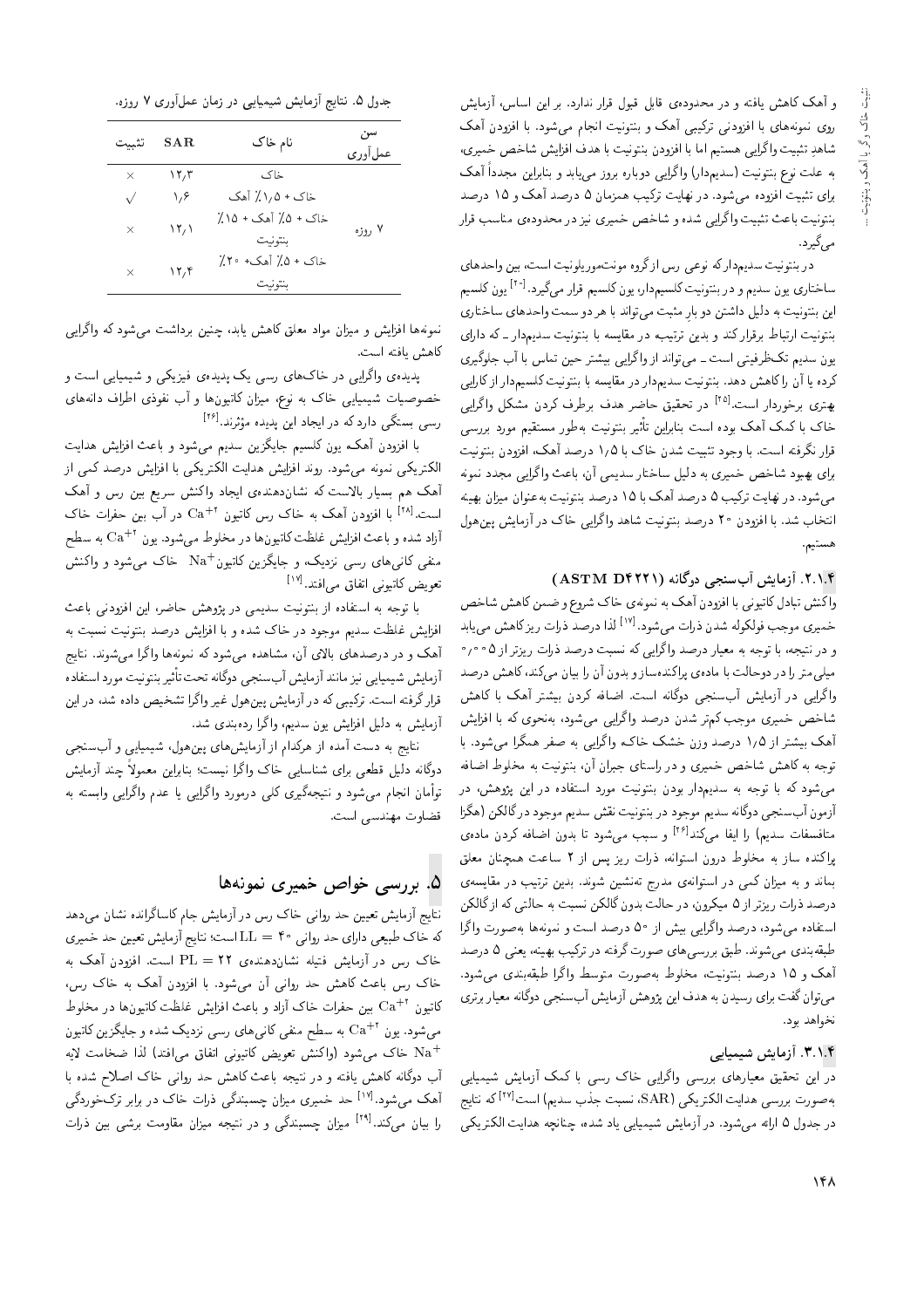خاک بایستی بهاندازهی کافی کم باشد تا ذرات خاک بتوانند بهراحتی روی هم بغلتند. با این حال، در همان زمان، مقاومت برشی بین ذرات باید بهاندازهی کافی بزرگ باشد تا توده، خاک را همگن نگه دارد و از ترک خوردن جلوگیری کند. بنابراین حد خمیری میزان درصد رطوبتی است که خاک دارای مقاومت برشی تقریباً مشخصبی است. همانطور که اشاره شد با افزودن آهک به خاک رس، ضخامت لایهی دوگانه کاهش می،یابد و باعث افزایش نیروی جاذبه بین ذرات رس و در نتیجه افزایش مقاومت بین سطوح ذرات رس می شود. در نهایت گران روی آب حفرهیی شده افزایش می،یابد و برای رسیدن به حد خمیری آب بیشتری نسبت به خاک بدون آهک نیاز است لذا باعث افزایش سریع در حد خمیری مایع می شود. <sup>[۳۰]</sup>

علاوه بر این، تعویض کاتیونی باعث تغییر ساختار خاک به فولکوله و در نتیجه باعث افزایش مقاومت دانههای خاک در برابر جابهجایی و منجر به افزایش حد خمیری میشود.<sup>[۲۰]</sup> شاخص خمیری که حاصل تفاضل حد خمیری و حد روانی است، با افزودن آهک کاهش مییابد. بدیهی است که بنتونیت خاصیت خمیری خاک را بهبود می بخشد، زیرا دارای ماهیت رسی بوده و در درجهی اول درصد ذرات رسی موجود در خاک کنترلکنندهی حد خمیری و حد روانی است.<sup>[۳۱]</sup> لذا با افزودن بنتونیت به خاک، درصد ذرات رسی موجود در مخلوط بیشتر شده و خاک خمیریتر میشود و در نتیجه حد روانی و حد خمیری خاک افزایش مییابد.<sup>[۱۰]</sup> در شکلهای ۲ و ۳ نتایج آزمایشهای حدود اتربرگ انجام شده روی نمونههای مختلف نشان داده شده است.



شکل ۲. نمودار تغییرات حدود خمیری خاک اصلاح شده.



شکل ۳. نمودار تغییرات شاخص خمیری ۷ روزه.

## ۶. نتيجه گېږي

به لحاظ اقتصادی بهترین راه تأمین مواد مورد نیاز در ساخت سدهای خاکی، استفاده از منابع مربوط به نزدیکترین قرضه به محل ساختگاه سد است. با توجه به این که ممکن است خاک منابع مورد نظر دارای شرایط مناسبی برای استفاده در پروژه نباشد، بررسی گزینهی اصلاح مشخصات خاک میتواند بهعنوان گزینهیی اقتصادی مطرح شود. از این رو در پژوهش حاضر هدف اصلی عبارت است از اصلاح خاک واگرا با کمک افزودنی ترکیبی آهک و بنتونیت، که با مطالعهی موردی روی خاک نمونهبرداری شده از محل قرضهی «سد میرزاخانلو» انجام گرفته است. با توجه به این نکته که عدم تأمین خصوصیات خمیری مناسب درکنار سایر عوامل ـ از قبیل شرایط ساختگاه، عوامل هندسی و نحوهی اجرا ـ می تواند عامل تعیینکنندهیی در شروع یا تشدید پدیده، قوسزدگی در سدهای خاکی باشد. در این پژوهش، از أهک برای اصلاح واگرایی و از بنتونیت برای اصلاح خواص خمیری استفاده شد. اگرچه در این مطالعه فقط از یک نمونه خاک واگرا استفاده شده اما روش مورد استفاده قابل تعمیم است و در بردارندهی یک نکتهی اساسی در اصلاح خاک های واگرا جهت استفاده در سدهاست. در اکثر مسائل مربوط به تثبیت خاکهای واگرا در سدسازی به تغییرات خصوصیات خمیری حاصل از به کارگیری مواد افزودنبی توجه چندانی نمی شود، در حالی که این موضوع می تواند آغاز یک مشکل بزرگ باشد. پدیدهی قوسزدگی و ترکهای ناشی از نشستها و تغییرات و انتقال تنش در نواحی مختلف سدهای خاکی می تواند با خصوصیات خمیری مناسب مصالح تا حد زیادی کنترل شود؛ لذا یکی از معیارهایی که لزوم برکنترل دارند معیار شاخص خمیری در لایهی رس تماسی و هستهی سدهای خاکی است. پس لازم است توجه

جدول ۶. نتایج واگرایی و شاخص خمیری.

| شاخص                       | نتايج          | نام ترکیب                      | سن                                        |
|----------------------------|----------------|--------------------------------|-------------------------------------------|
| خميري                      | پينهول         |                                | عمل أو ري                                 |
| ۱۸                         | وا گرا         | خاک                            |                                           |
|                            | واگرا          | خاک + ۰٫۶٪ آهک                 |                                           |
|                            | متوسط<br>واگرا | خاک + ۱٪ آهک                   |                                           |
| ۱۴٫۳                       | غير<br>واگرا   | خاک + ۱٫۵٪ آهک                 |                                           |
| ۱۵٬۹                       | متوسط<br>واگرا | خاک + ۱٫۵٪ آهک + ۳٪<br>بنتونيت |                                           |
| $\Upsilon$                 | غير<br>واگرا   | خاک + ۳٪ آهک + ۵٪<br>بنتونيت   | ۷ روز                                     |
| ۱۶٬۹                       | متوسط<br>واگرا | خاک + ۳٪ آهک + ۱۰٪<br>بنتونيت  |                                           |
| $\lambda \Delta / \lambda$ | غير<br>واگرا   | خاک + ۵٪ آهک + ۱۰٪<br>بنتونيت  |                                           |
| ۱۸                         | غير<br>واگرا   | خاک + ۵٪ آهک + ۱۵٪<br>بنتونيت* |                                           |
|                            | متوسط<br>واگرا | خاک + ۵٪ آهک + ۲۰٪<br>بنتونيت  |                                           |
|                            |                |                                | $\mathbb{R}^*$ is a set of $\mathbb{R}^*$ |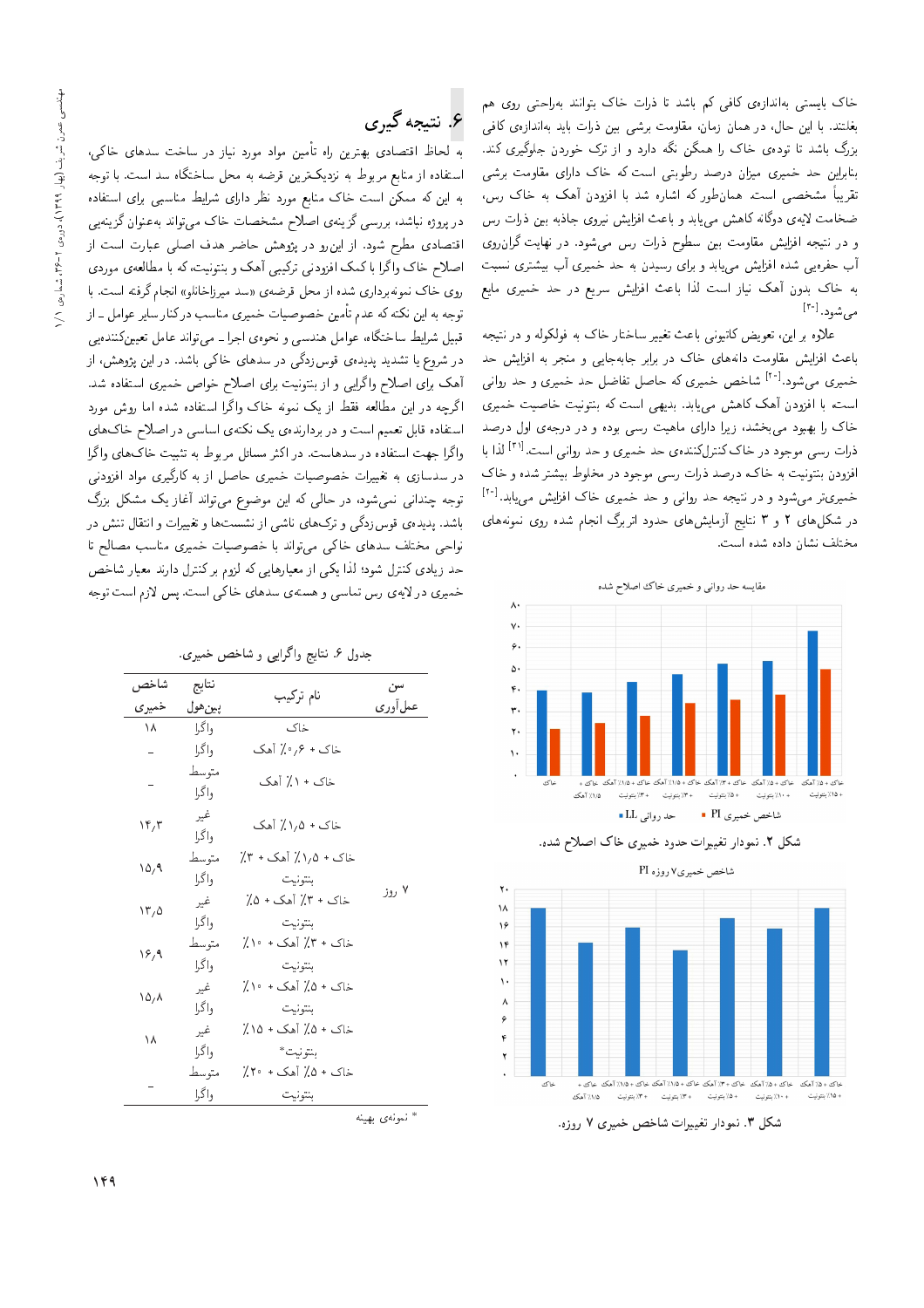.<br>شود که اگر مادهی افزودنی تثبیتکننده موجب کاهش خاصیت خمیری م<sub>ها</sub>شود، برای جبران این کاهش مادهی مکمل در نظر گرفته شود.

بهمنظور اصلاح واگرایی خاک واگرای قرضهی سد میرزاخانلو، آهک به میزان ۰٫۵٪ کارساز است، اما افزودن آن باعث کاهش دامنهی خمیری خاک می شود. دلیل این امر را می توان به واکنش سریع تبادل کاتیونی آهک با خاک نسبت داد، .<br>ولمي در نمونه هاي اصلاح شده با افزودني آهک و بنتونيت، به دليل افزايش کاني هاي رسی مخلوط و خمیری تر شدن آن، کل مخلوط وضعیت بهتری پیدا مهرکند و این افزودنے, یا میزان ۱۵ درصد وزن خشک خاک مے,تواند مناسب ترین حالت در ترکیب با آهک باشد.

در جدول ۶ خلاصه نتایج برخی از آزمایش های انجام شده در پژوهش حاضر  $S + \sqrt{2}$  ارائه شده است. با توجه به نتایج نهایی آزمایش ها، نمونهی B + /0 L + / \ 0 B که غیر واگراست و همچنین دارای شاخص خمیری در محدودهی مناسب است، بهعنوان نمونهي بهينه انتخاب مه شود. با توجه به شبيهسازي واقعي تر از آب شستگي سدهای خاکمی در آزمایش پینهول با قضاوت مهندسی می توان گفت نتایج این آزمایش در تثبیت خاک واگرای هدف کار برد مناسب تری دارد.

در صورت افزایش بیش از حد بنتونیت به مخلوط آهک و خاک، واگرام, افزایش مهرپابد. بنابراین درصد بنتونیت بهتر است در محدودهی زیر ۲۰ درصد قرار داشته باشد.

#### منابع (References)

- 1. Yazarlu, R., Majidi Hasan Abadi, O., Gholizadeh, J. and et al. "Dispersivity assessment of the fine graded soil used in the core of the earth dams: the case of galmen darreh dam", 4th National Conference of Applicable Researches on Civil Engineering, Architecture, and Urban $ism (2016).$
- 2. ICOLD (ICOI) Dispersive Soils in embankmeny damsreview (Bulletin No. 77), Paris (1990.D).
- 3. Djarwadi, D., Suryolelono, K.B., Suhendro, B. and et al. "Failure criterion of soils during hydraulic fracturing test", Proceedings 1st International Conference on Sustainable Infrastructure and Build Environment in Developing Country, Bandung. pp. G.30-G.35 2-3November  $(2009).$
- 4. Djarwadi, D., Suryolelono, K.B., Suhendro, B., and et al. "Selection of soils as clay core embankment materials for rock fill dams to resist hydrauli", 2nd International Conference on Sustainable Civil Engineering Structures and Construction Materials 2014 (SCESCM 2014).
- 5. Mollaei, R., Mollaei, M., Noori Gheidari, M. and et al. "Evaluation of gelabar earth dam behavior during construction and first watering by the method of limited components and comparison with real amount resulted by precise instruments data", European Online Journal of Natural and Social Sciences 2014; www.europeanscience.com,  $3(4)$ , Special Issue on Architecture, Urbanism, and Civil Engineering ISSN pp. 1805-3602
- 6. Guo, P. and Zhou, S. "Arch in granular materials as a free surface problem". International Journal for Numerical and Analytical Methods in Geomechanics, 37, pp.1045-1068 (2012).
- 7. Jafari, H. "Stabilization of diamantric clay soils using aluminum sulfate". Master's dissertation (2010).
- 8. Maleki, M. and Alavifer, A., Safety Evaluation of  $\begin{tabular}{llll} \textit{Masjed-e-soleyman}, & During & Construction and & First \\ \textit{Stage Impounding}, & \begin{tabular}{l} $73^{rd}$ & Annual Meeting of ICOLD, \end{tabular} \end{tabular}$ Tehran, Iran, No.101-S5 (2005).
- 9. Nouri Geidari, M. H., Alielahi, H. and Mollaei, R. "Numerical analysis of the arching coefficient and principle

Stresses in golabar earth dam" National Conference on Architecture, Civil, and Urban Development, Tabriz, Iran  $(2014).$ 

- 10. Maksimovic, M. "Optimal position of central clay core of rock-fill dam in respect to arching and hydraulic fracture", International Congress on Large Dam, Madrid, pp 789-800 (1973).
- 11. Embankment Dam Design Standards No. 13. Chapter 2: Embankment Design (2012).
- 12. Baghbanian, AS., Tajik, H. and Nikoodl, M. "Application of kaolin and bentonite in improvement of soil used in dams of soil", Proceedings of the Third Conference on Engineering and Environmental Geology of Iran, Bu-Ali Sina University, Hamedan, Iran, September 18-20, 93- $104(2003)$ .
- 13. Jafari, M. and Firoozfar, A. "Analysis of lateral problems in using of corrected dispersive soil in hydraulic structure",  $5^{\overline{t}h}$  International Conference on Geotechnical Engineering and Soil Mechanics (2016).
- 14. Kassim, K.A. and Chern, K.K. "Lime stabilized malaysian cohesive soil", Jurnal Kejuruteraan Awam, 16(1), pp. 13-32 (2004).
- 15. Beeghly, J.H. "Recent experiences with lime-fly ash stabilization of pavement subgrade soils, base, and recycled asphalt", In Proceedings of International Ash Utilization Symposium, pp. 435-452 (2003).
- 16. Ouhadi, V., Yong, R., Amiri, M. and et al. "Pozzolanic consolidation of stabilized soft clays", pp. 111- $118(2014).$
- 17. Naderi, H. "Effect of granular slag of isfahan iron furnace on the resistance and characteristics of clay soil clay lime concentrated in sulfate adhesion", Master's Degree  $(1388).$
- 18. Ali Jawaid, S.M. "Stabilization of organic soil usingalaked lime", Proceeding of  $4th$  International Confrence on Civil Engineering, Sharif University of Technology, Tehran, 182 Iran, pp. 326-333 (1999).
- 19. Firoozfar, A. and Khosroshiri, N. "Kerman clay improvement by lime and bentonite to be used as materials of landfill liner", Geotechnical and Geological Engineering,  $1-13(2016)$ .